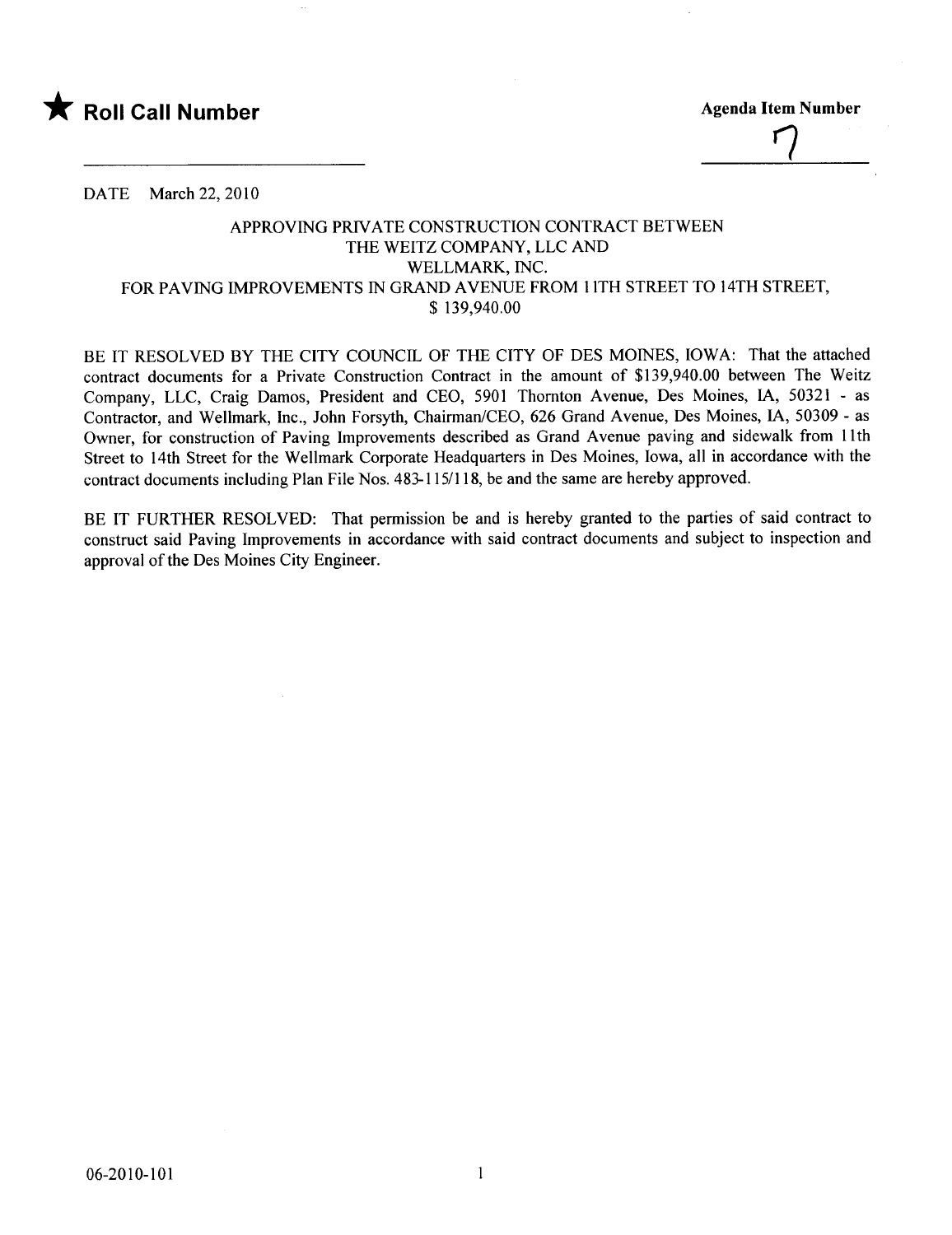



DATE March 22, 2010

Activity 10: 06-2010-101

Moved by to adopt.

FORM APPROVED:

Kathleen Vanderpool

Deputy City Attorney

Funding Source: All project costs are to be paid by the Owner(s), Wellmark, Inc.

| <b>COUNCIL ACTION</b> | <b>YEAS</b> | <b>NAYS</b> | <b>PASS</b> | <b>ABSENT</b>   |
|-----------------------|-------------|-------------|-------------|-----------------|
| <b>COWNIE</b>         |             |             |             |                 |
| <b>COLEMAN</b>        |             |             |             |                 |
| <b>GRIESS</b>         |             |             |             |                 |
| <b>HENSLEY</b>        |             |             |             |                 |
| <b>MAHAFFEY</b>       |             |             |             |                 |
| <b>MEYER</b>          |             |             |             |                 |
| <b>MOORE</b>          |             |             |             |                 |
| <b>TOTAL</b>          |             |             |             |                 |
| <b>MOTION CARRIED</b> |             |             |             | <b>APPROVED</b> |
|                       |             |             |             |                 |
|                       |             |             |             |                 |
|                       |             |             |             | Mayor           |

I, Diane Rauh, City Clerk of said City Council, hereby certify that at a meeting of the City Council, held on the above date, among other proceedings the above was adopted.

IN WITNESS WHEREOF, I have hereunto set my hand and affixed my seal the day and year first above written.

Mayor